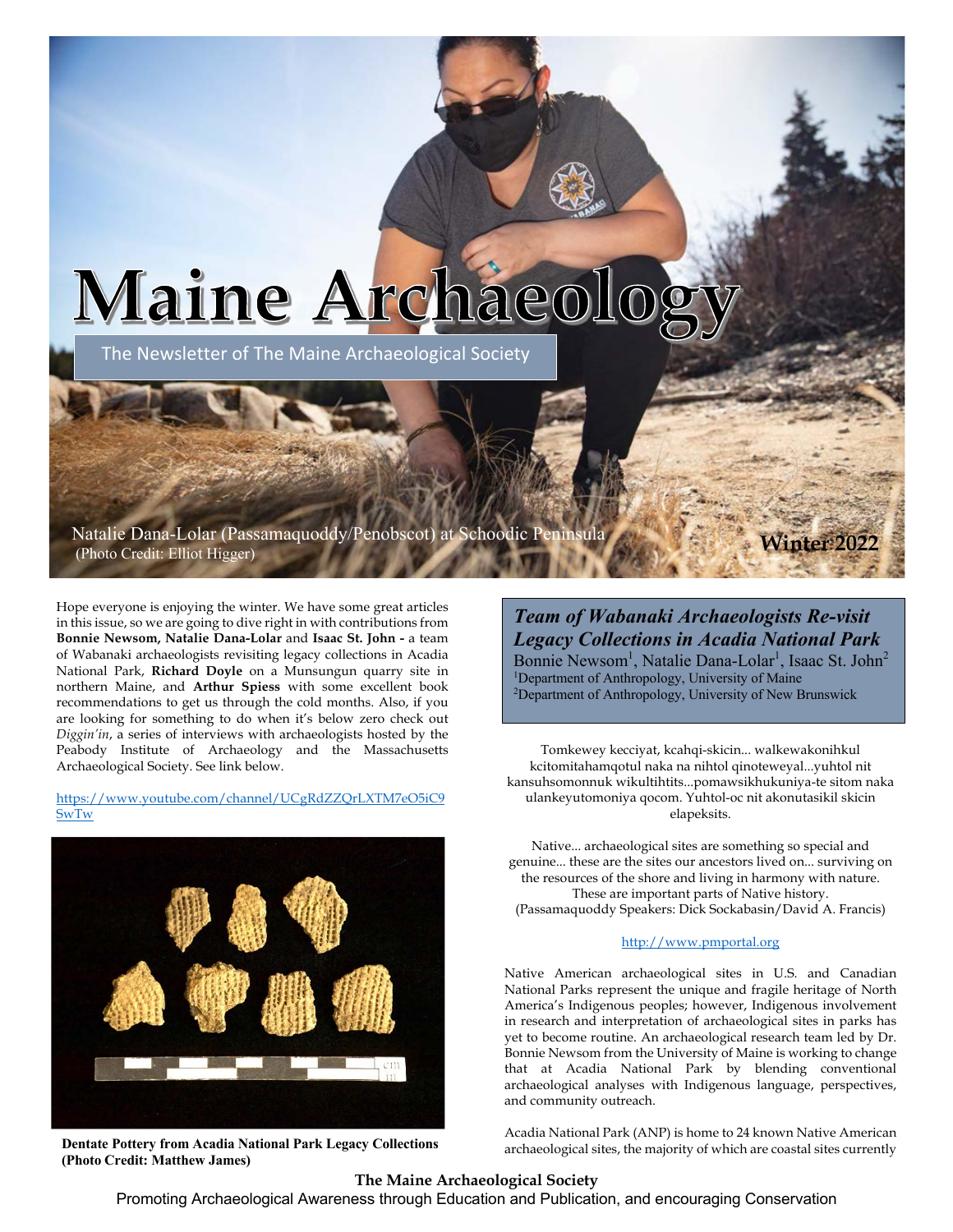threatened by climate change induced sea level rise and human impacts (Wright et al. 2004:272). Stewarding these cultural spaces in consultation with Maine's four federally recognized tribes (Maliseet, MicMac, Passamaquoddy, Penobscot) is integral to the Park Service mission.

Shell heaps or middens are the most common type of Indigenous archaeology site in ANP. These sites generally have excellent preservation making them important repositories of past cultural and paleoenvironmental data. Most of the Native American archaeological sites in ANP range between 3,000 and 500 years old, although some archaeological evidence indicates a deeper antiquity of Wabanaki engagement with ANP lands.

Archaeological research in ANP has been intermittent (Moorehead 1922; Sanger 1974; Mack and Clark 2015; Wright et al. 2004) and past archaeological research focused heavily on documenting the location, size, and erosion threats to sites. Some analyses of the site contents have occurred, but the analyses and reporting have been limited and this has inhibited understandings of Wabanaki connections to ANP.

Recently, Dr. Newsom and student researchers embarked upon a project to expand current understandings of Indigenous connections to ANP through an examination of Indigenous archaeological sites and legacy collections at ANP. The research team uses an "Indigenous archaeology" approach which is defined as archaeology "with, for, and by" Indigenous peoples (Nicholas and Andrews 1997).



The research team includes two Wabanaki graduate students. Natalie Dana-Lolar (Passamaquoddy) is a PhD student in UMaine's Anthropology and Environmental Policy program, and Isaac St. John (Maliseet) is Master's student in Anthropology studying at the University of New Brunswick. Both students aspire to Indigenize archaeological narratives and practices by blending conventional archaeological science with Wabanaki world views.

The researchers are working with collections from two locations in ANP. One is on the mainland on Schoodic Peninsula and the other is an offshore island site. Collections from these locations have been curated at ANP for decades with no active role in Wabanaki society. At present, the project focuses on lithic and ceramic analyses drawing upon conventional analytical methods, Indigenous language, and Indigenous community engagement. By approaching the analysis in this way, the team seeks to connect past and present peoples and reinforce Indigenous knowledges, particularly with regard to human/materiality and human/environment relationships.

Indigenous language factors heavily into the analytical and interpretive approaches. As part of the analytical process students identify relevant Wabanaki terms to describe and interpret the items their ancestors left behind. For example, the phrase "malsapsqey yut sikuwan" translates to "this arrowhead is made of flint" and the word "pqonessokhikonahkik" translates to "shell midden." The integration of language into the analysis in terms of things like animacy, composition, root words, etc., adds another layer of social meaning to interpreting material culture and helps team members view archaeological materials from the perspective of the makers and users. It also strengthens Indigenous language capacity among the students and can serve as a basis for additional language learning resources for Wabanaki communities.

Wabanaki community outreach and engagement are key components of the project and although this aspect of the project has been limited by pandemic restrictions, the group has communicated routinely with the Tribal Historic Preservation Officers from the four communities on the scope and direction of the research. Additionally, efforts are underway to develop a community webinar series on shell heaps and climate change threats to heritage sites.

The project is one of several current initiatives at the University of Maine designed to give Wabanaki people a greater voice in interpretation and management of their archaeological heritage. This research was funded by a Second Century Stewardship award from Schoodic Institute at Acadia National Park, the National Park Service Cultural Resources Fund, and the University of Maine's Academic Prominence Initiative Grant.

\*For a list of cited references please contact the editor.

*Recent Archaeological Work in Northern Maine* Richard Doyle

Over the last few years, I have been part of a small crew investigating the archaeology of a recently rediscovered outcrop or quarry site of red and green Munsungun chert. The project is headed by Heather Rockwell, PhD. of Salve Regina University, Newport, Rhode Island, and Nathaniel Kitchel, PhD. of Dartmouth College, Hanover, New Hampshire. Last season's survey work centered on a landform about a kilometer from the actual quarry site and took place during the second week of August.



The landform ranged from wet, poorly drained areas covered in sedges with adjacent till and thick spruce new growth to well drained open hardwood stands. Areas to be subjected to shovel test pits were determined by careful foot survey and locating lithic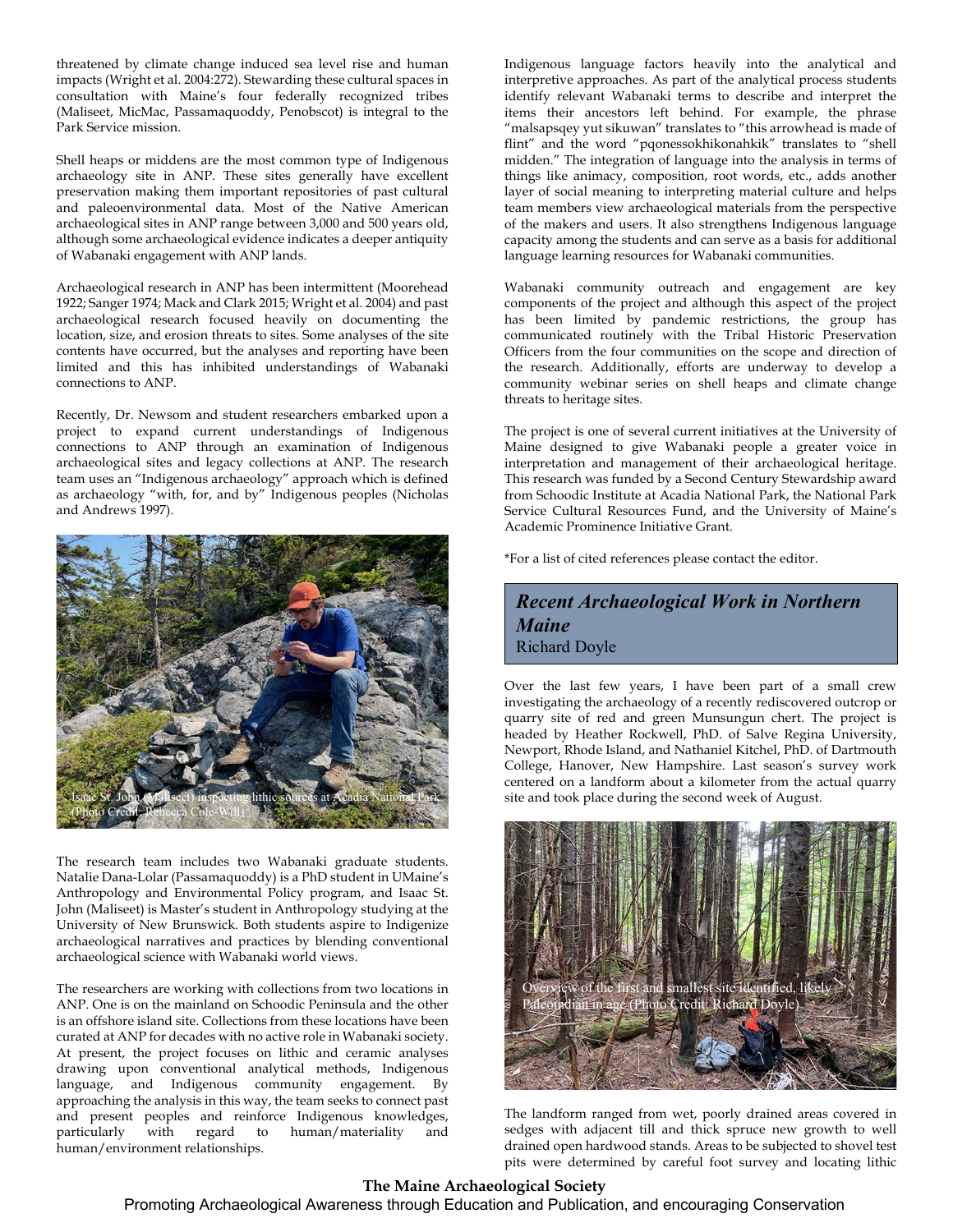flaking debris in tree throws, skidder trails, and other ground disturbances.

Three sites were found and at least two of them are likely Paleoindian in age as determined by the presence of channel flakes. These two sites are located on smallish, somewhat isolated till deposits. The larger site has a skidder trail through the middle of it and is much larger in extent. Although the larger site was tested to a greater degree than the other two site's its estimated age remains undetermined.

In all twenty-three test pits were excavated and only two were negative. As one would expect with sites related to quarrying activities primary flakes were common as well as secondary thinning flakes. More formal tools were limited to broken bifaces and a few unifacial tools. Other than the distinctive channel flakes, no formal diagnostic tools were located during this survey.

Future work in the area will include a field school by Salve Regina College and additional survey efforts on adjacent landforms will also continue. It's so interesting to see how ancient sites are positioned over the landscape in relation to the area's sources of the much-desired Munsungun toolstone.

#### *Three Good Reads* Arthur Spiess

We want to bring three good archaeology books to your attention that provide something for all of us. Archaeologists are sometimes accused of not doing enough public education, not enough to make our work available to the interested public. The MAS does not usually do formal book reviews of professional publications because, well, you can read them yourselves and who really cares what one professional archaeologist says about another one's work. But these books are special, each for its own reasons and each for a targeted audience.



Viewed as a series, *The Wigwams in My Backyard* (Rick Will 2017), *A Deep Presence: 13,000 Years of Native American History* (Robert G. Goodby, 2021) and *The Archaeology of the Atlantic Northeast* (Matthew W. Betts and Gabriel Hrynick 2021) take us from an educational experience and adventure for junior high readers, through a popular and enjoyably readable account of northern New England archaeology, to what will be the textbook and reference for graduate students and those with an advanced interest for the next decades. The theme that runs

through all three books is anthropological archaeology, Indigenous people as human beings, and archaeology as a means of reconstructing and examining human behavior, not just pots and stones. We will provide information on how/where to order these books below.

In *The Wigwams in My Backyard* (178 pages), a young teenage boy from the Ellsworth, Maine, area finds himself waking up in a wigwam in an seasonal village that existed in his back yard on the edge of a lake about 1000 years ago. Not speaking the language, Matt (the teenager) is treated as a odd guest, eventually befriended, realizes he has to learn and contribute as best he can, and moves with the group of families through several seasons. (He eventually makes it back to the 21st century.) Along the way we are treated to a detailed reconstruction of Maine life at the time, much of it verifiable archaeologically. Rick Will (an experienced Maine archaeologist and a professional potter) fills in details that allow us to envision what we often miss in the archaeological record. His vision is credible, completely engaging, and (we assume) easily read by the target audience (junior high) or easily readable as a family story to younger children. Frankly, there were times when it was hard to put the book down - some adventure involved. And for adult archaeologists, Rick's reconstructions are so good that the book serves as an ethnographic account, making this writer stop and think "well, OK, plausible, and what archaeological evidence should we be looking for ...." An example is harvesting hazelnuts around a clearing in early fall, and the implication that the hazelnut trees and their environment are tended a bit to encourage them to grow. Not horticulture, but a managed environment. I would recommend college students reading sections of the book as an exercise in thinking about interpretation of the archaeological record.



*A Deep Presence:13,000 Years of Native American History* (138 pages) is a masterpiece example of archaeology public education, focused on New Hampshire with some references to Maine. It is a pleasure to read and attractive, with the right amount of anthropology, archaeological data, and how archaeologists do fieldwork (or try to, including perseverance). One of the strengths of the book is how archaeologists do interpretation of their data. Bob Goodby is a professor of anthropology at Franklin Pierce University, and

also runs a contract archaeology business. Plus, our beloved Paleoindians get a starring role, with a lesson in CRM archaeology. It is perfect for undergraduates, avocationals, and the public interested in New England archaeology. There are 9 chapters, including an introduction to Native People of New England, the time scale, environmental change, and an introduction to the archaeological record of northern New England. Abenaki survival until the present, an Abenaki family's life in Keene, N.H. around the beginning of the 20th century, and recent issues wrap up the book. Four chapters focus on four different archaeological sites; Goodby and his crews' work, results, and interpretation, including a stone fish weir and a site with (burned/calcined) rattlesnake bones in multiple occupations. The longest archaeology chapter covers the Paleoindian Tenant Swamp site, construction of a new Keene Middle School and athletic fields, cultural resources management (CRM) issues and successes, public education with an obligatory atlatl, and a very accessible summary of Paleoindian archaeology and site interpretation. This book is perfect for the interested public, advanced high school students, and college student in their first archaeology course. In writing style and organization, it is a lesson to those of us who might aspire to interpret archaeology for the public.

*The Archaeology of the Atlantic Northeast* (383 pages) tackles a professional synthesis of what we know and don't know about the last 13,000 years of environmental change and cultural Indigenous archaeology of a region defined as Maine, a portion of Quebec, and the Atlantic Provinces. The international boundary fades and the authors focus our attention on a geographic region that "hangs together" with a (usually) unified culture history. The shift in geographic focus north, a 68-page bibliography (including material published in 2020) and an index make this the "go to" reference for the next couple of decades for a resurgent focus on archaeology with the Gulf of St. Lawrence as its geographic center.

## **The Maine Archaeological Society**

Promoting Archaeological Awareness through Education and Publication, and encouraging Conservation